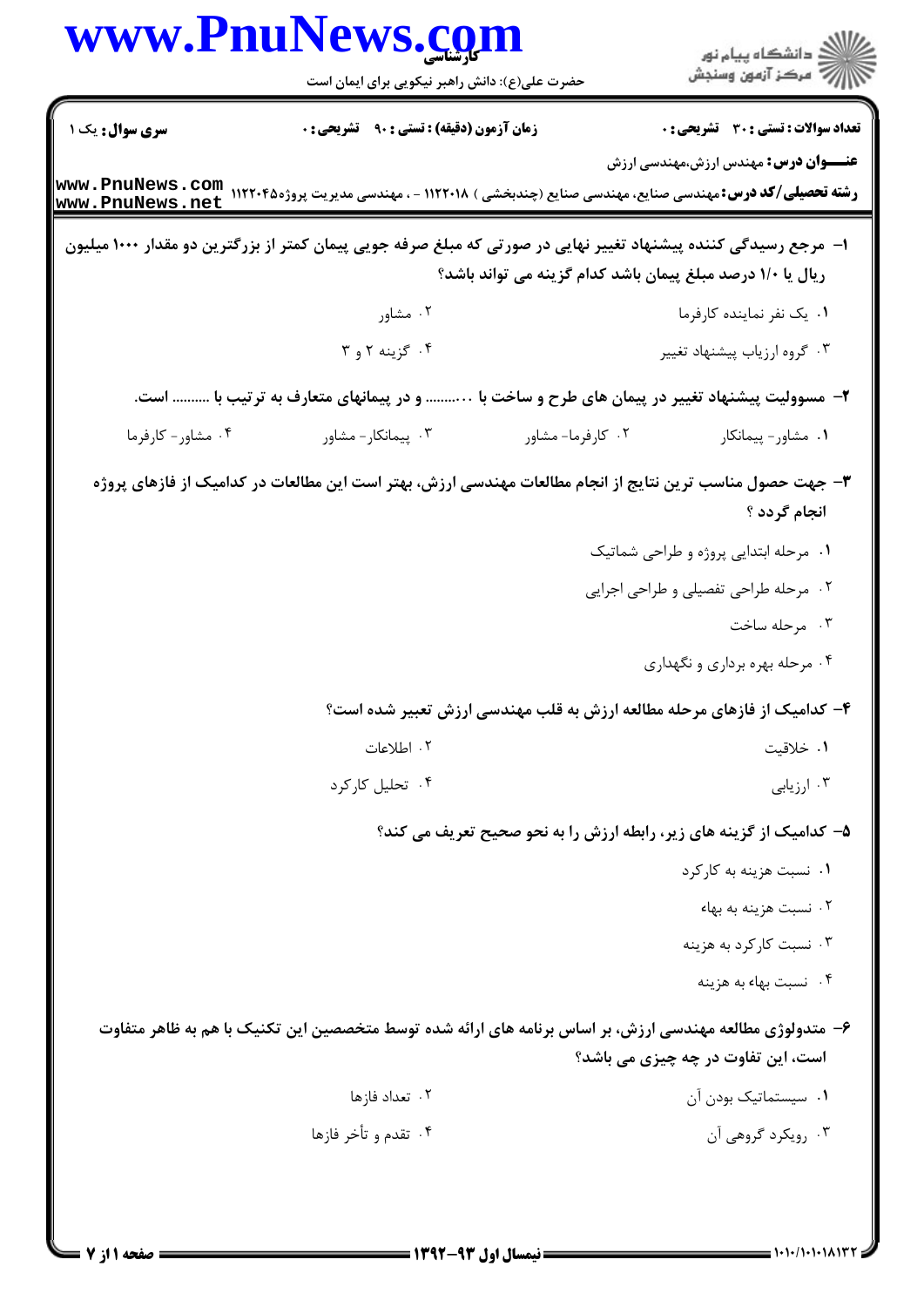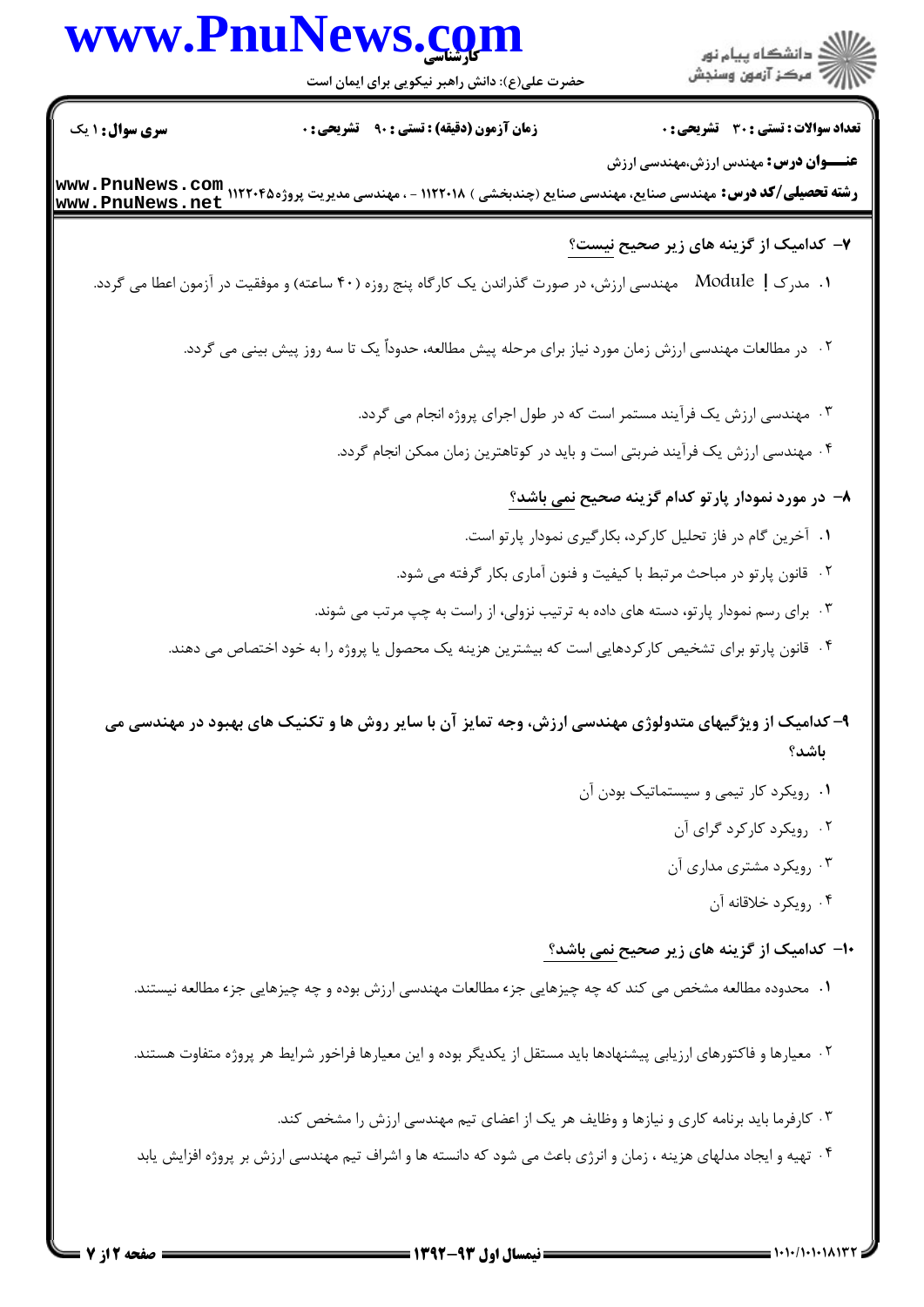|                        | www.PnuNews.com                                                                                                                                     |                                                                       |
|------------------------|-----------------------------------------------------------------------------------------------------------------------------------------------------|-----------------------------------------------------------------------|
|                        | حضرت علی(ع): دانش راهبر نیکویی برای ایمان است                                                                                                       |                                                                       |
| <b>سری سوال : ۱ یک</b> | <b>زمان آزمون (دقیقه) : تستی : ۹۰٪ تشریحی : 0</b>                                                                                                   | <b>تعداد سوالات : تستی : 30 ٪ تشریحی : 0</b>                          |
|                        | <b>رشته تحصیلی/کد درس:</b> مهندسی صنایع، مهندسی صنایع (چندبخشی ) ۱۱۲۲۰۱۸ - ، مهندسی مدیریت پروژه۱۱۲۲۰۴۵ <b>mww . PnuNews</b><br>www . PnuNews . net | <b>عنــــوان درس:</b> مهندس ارزش،مهندسی ارزش                          |
|                        | 11– پیشنهاد تغییر با نگاه مهندسی ارزش در کدامیک از سیستم های انجام پروژه نمی تواند مورد اجرا قرار گیرد؟                                             |                                                                       |
|                        |                                                                                                                                                     | ۰۱ متعارف                                                             |
|                        |                                                                                                                                                     | $BOT$ . $\ulcorner$                                                   |
|                        |                                                                                                                                                     | ۰۳ . EPC و طرح و ساخت                                                 |
|                        |                                                                                                                                                     | ۰۴ در تمام سیستم های انجام پروژه می تواند مورد استفاده قرار گیرد      |
|                        | ۱۲– پیمانکاری پیشنهاد تغییری را در ابتدای پروژه به کارفرما می دهد که باعث کاهش هزینه های کارفرما می شود. کدام گزینه                                 | در مورد پذیرش یا رد پیشنهاد صحیح ترین پاسخ می باشد؟                   |
|                        | ۰۱ گر پیشنهاد تغییر ارائه شده تنها از طریق روش مهندسی ارزش تهیه شده باشد ممکن است مورد پذیرش واقع شود.                                              |                                                                       |
|                        | ۰۲ - اگر طرح غیر عمرانی باشد کارفرما میتواند درصد کاهش هزینه را که بر اساس بخشنامه ۲۹۰ به پیمانکار تعلق می گیرد به وی                               | نپردازد.                                                              |
|                        |                                                                                                                                                     | ۰۳ برای کارفرما اینکه پیشنهاد تغییر چگونه تهیه شده باشد اهمیتی ندارد. |
|                        |                                                                                                                                                     | ۰۴ گزینه های ۲ و۳                                                     |
|                        |                                                                                                                                                     | ۱۳– کدامیک از موارد ذیل، تغییر غیر مجاز در پیمان، محسوب میشود؟        |
|                        |                                                                                                                                                     | ۰۱ تغییر در نوع پیمان                                                 |
|                        |                                                                                                                                                     | ۰۲ تغییراتی که اثرات مثبت زیست محیطی به دنبال نداشته باشد             |
|                        |                                                                                                                                                     | ۰۳ تغییری که باعث تاخیر در تحویل نگردد                                |
|                        |                                                                                                                                                     | ۰۴ گزینه ۱و۲                                                          |
|                        | ۱۴– کدامیک از گزینه های زیر، شامل عواملی است که در صورت توجه کافی به این عوامل، نتایج مطالعات مهندسی ارزش                                           | موفقیت آمیز خواهد بود؟ ( برنامه FITT )                                |
|                        | ۰۱ انتخاب تسهیل گرخوب، محدودیت های مالی و هزینه ای پروژه، تیم مجرب و متخصص، برخوردار بودن از یک زمان بندی اصولی                                     |                                                                       |
|                        | ۰۲ داشتن مدیر پروژه خلاق، داشتن اطلاعات صحیح ، تیم مجرب و متخصص، برخوردار بودن از یک زمان بندی اصولی                                                |                                                                       |
|                        | ۰۳ انتخاب تسهیل گرخوب، داشتن اطلاعات صحیح، تیم مجرب و متخصص، برخوردار بودن از یک زمان بندی اصولی                                                    |                                                                       |
|                        | ۰۴ انتخاب تسهیل گرخوب، داشتن اطلاعات صحیح، تیم مجرب و متخصص، بازاریابی و زمان ورود محصول به بازار                                                   |                                                                       |
|                        |                                                                                                                                                     |                                                                       |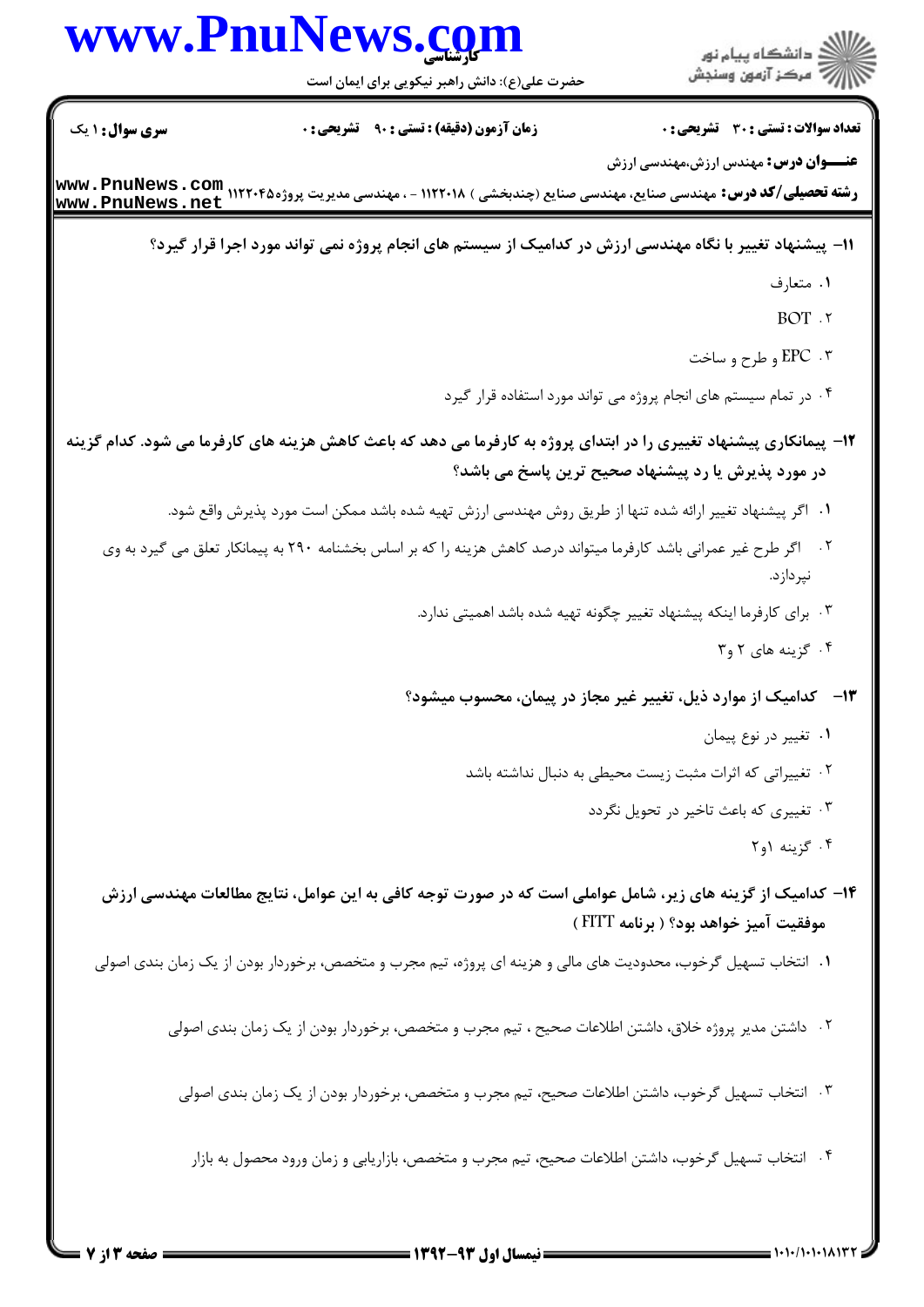## www.PnuNews.com

ار<br>اگر دانشگاه پیام نور<br>اگر مرکز آزمون وسنجش

حضرت علی(ع): دانش راهبر نیکویی برای ایمان است

**تعداد سوالات : تستي : 30 ٪ تشريحي : 0** 

**عنـــوان درس:** مهندس ارزش،مهندسی ارزش

**زمان آزمون (دقیقه) : تستی : ۹۰٪ تشریحی: 0** 

**سری سوال : ۱ یک** 

ر**شته تحصیلی/کد درس:** مهندسی صنایع، مهندسی صنایع (چندبخشی ) ۱۱۲۲۰۱۸ - ، مهندسی مدیریت پروژه۱۱۲۲۰۴۵ Mww **. PnuNews**<br>ر**شته تحصیلی/کد درس:** مهندسی صنایع، مهندسی صنایع (چندبخشی ) ۱۱۲۲۰۱۸ - ، مهندسی مدیریت پروژه۱۲۲۰۴۵ <del>۱۰۰۰۰ -</del> www.PnuNews.net

## ۱۵– کدامیک از گزینه های زیر صحیح نیست؟

- 1. تيم مهندسي ارزش حداكثر شامل ١٢ تا ١۵ نفر عضو تمام وقت مي باشد.
- ۰۲ اعضای تیم مهندسی ارزش به پیشنهاد تسهیل گر تیم و با توافق کارفرمای پروژه انتخاب می شوند.
- ۳. خلاقیت(ذهن باز و روحیه پرسشگری) اعضای تیم مهندسی ارزش باید بر تخصص آنها ترجیح داشته باشد.
	- ۰۴ تمام اعضای تیم مهندسی ارزش، دارای مدرک حرفه ای مهندسی ارزش می باشند.
		- ۱۶– کدامیک از جملات زیر صحیح است؟
- ۰۱ تسهیل گر تیم مهندسی ارزش می تواند با اتکا به تجربیات خود در پروژه های گذشته، بعضی از فازهای مرحله مطالعه ارزش را حذف كند.
- <sup>٢</sup>٠- در حين پيشرفت مطالعات تيم مهندسي ارزش، ممكن است دريافت اطلاعات جديد از شرايط پروژه ، منجر به بازگشت تيم به فازها و مراحل قبل شود.
	- ۰۳ با توجه به شرایط پروژه و نوع تکنولوژی به کاررفته در آن می توان ترتیب فازهای مرحله مطالعه ارزش را جابجا کرد.
		- ۰۴ گزینه ۲ و ۳

## ۱۷- کدامیک از گزینه های زیر در فاز تحلیل کارکرد انجام نمی گیرد؟

- ۰۱ تعیین شاخص ارزش و انتخاب کارکردهای مناسب برای ادامه مطالعه
	- ۰۲ طرح تعداد زیادی ایده برای انجام هر کارکرد و رتبه بندی آنها
		- ۰۳ تهیه مدلهای کارکردی و تعیین بهای کارکردها
			- ۰۴ تعریف کارکردها و دسته بندی آنها

## ۱۸− کدام گزینه از اطلاعات مورد نیاز برای ″پیشنهاد تغییر نهایی″ نمیباشد؟

- ۰۱ تشریح کامل پیشنهاد تغییر و گزینه پیش از تغییر
- ۰۲ ریز محاسبات فنی مربوط به ارزیابی پیشنهاد تغییر
- ۰۳ اطلاعات مربوط به ریسک های حاصل از پذیرش پیشنهاد تغییر
	- ۰۴ کلیه نقشه های اولیه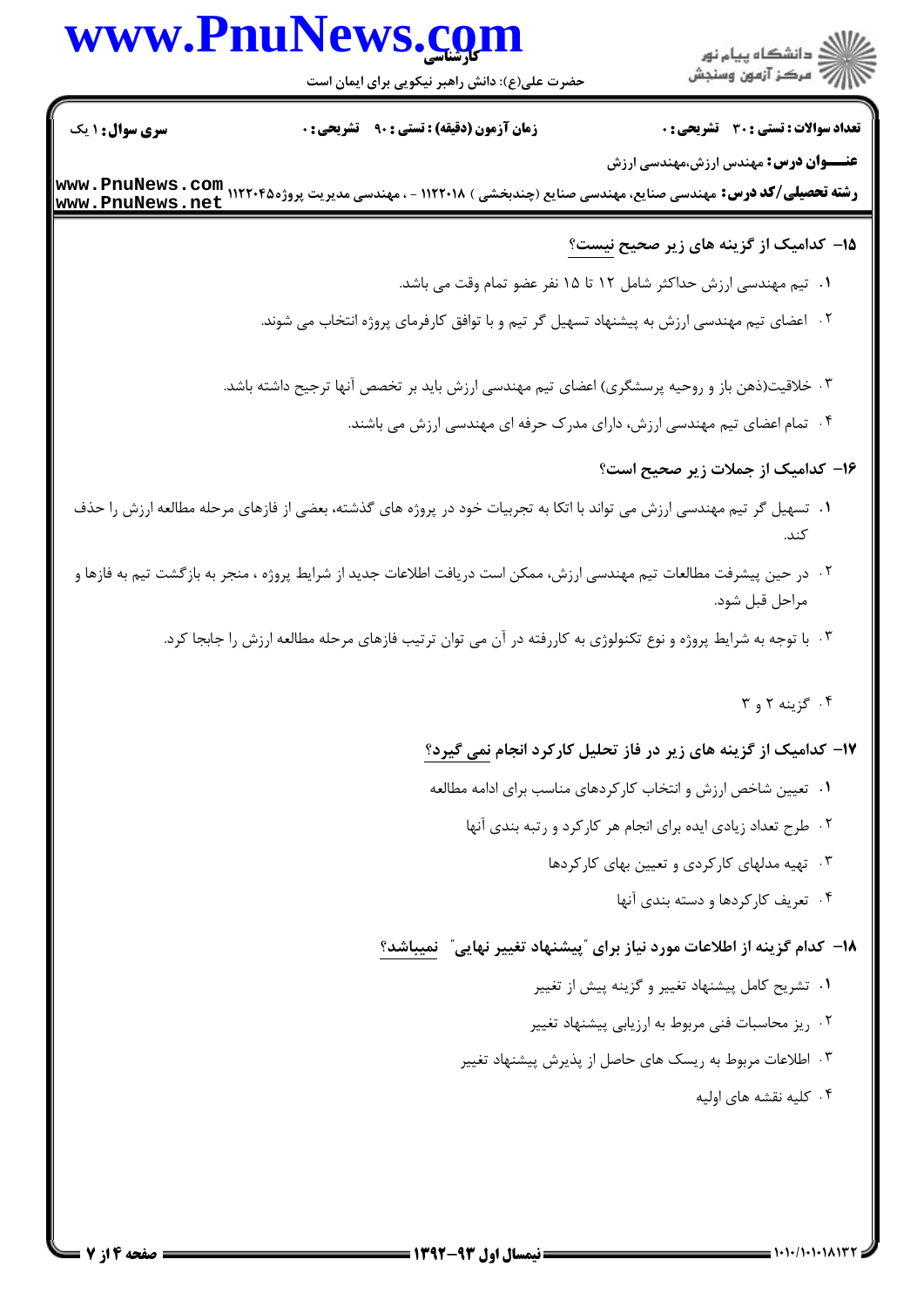|                        | www.PnuNews.com                                                                                                                                                                                                                       |                                                                           |
|------------------------|---------------------------------------------------------------------------------------------------------------------------------------------------------------------------------------------------------------------------------------|---------------------------------------------------------------------------|
|                        | حضرت علی(ع): دانش راهبر نیکویی برای ایمان است                                                                                                                                                                                         |                                                                           |
| <b>سری سوال : ۱ یک</b> | <b>زمان آزمون (دقیقه) : تستی : ۹۰ قشریحی : .</b>                                                                                                                                                                                      | <b>تعداد سوالات : تستی : 30 - تشریحی : 0</b>                              |
|                        | <b>رشته تحصیلی/کد درس:</b> مهندسی صنایع، مهندسی صنایع (چندبخشی ) ۱۱۲۲۰۱۸ - ، مهندسی مدیریت پروژه۱۱۲۲۰۴۵ Mww . PnuNews<br>س <b>www . PnuNews . net</b>                                                                                 | <b>عنـــوان درس:</b> مهندس ارزش،مهندسی ارزش                               |
|                        |                                                                                                                                                                                                                                       | ۱۹- کدام گزینه <u>نادرست</u> می باشد؟                                     |
|                        | ۰۱ تصمیم کارفرما در رد یا پذیرش پیشنهاد تغییر مفهومی، نهایی بوده و هیچ گونه اعتراضی از سوی پیمانکار پذیرفته نمی باشد.                                                                                                                 |                                                                           |
|                        | ۰۲ در صورت رد پیشنهاد تغییر مفهومی، هیچ مبلغی توسط کارفرما به پیمانکار پرداخت نمیشود.                                                                                                                                                 |                                                                           |
|                        |                                                                                                                                                                                                                                       | ۰۳ کارفرما اختیار دارد بدون ذکر ادله پیشنهاد تغییر را بپذیرد یا رد نماید. |
|                        | ۰۴ تایید پیشنهاد تغییر مفهومی، تعهدی را برای موافقت و یا تائید تمام یا بخشی از پیشنهاد تغییر نهایی را از سوی کارفرما، ایجاد نمی                                                                                                       | كند                                                                       |
|                        | مبلغی که فروشنده بابت ارائه یک محصول یا خدمت از مشتری مطالبه می کند "توصیف کدامیک از گزینه های زیر                                                                                                                                    | <b>۳۰</b> عبارت<br>است؟                                                   |
|                        | ۰۲ ارزش                                                                                                                                                                                                                               | ۰۱ هزینه                                                                  |
|                        | ۰۴ بهاء                                                                                                                                                                                                                               | ۰۳ قیمت                                                                   |
|                        | <b>۲۱</b> - معیارها و فاکتورهای ارزیابی پیشنهاد ها و گزینه ها در مطالعات مهندسی ارزش توسط چه کسی یا چه کسانی مشخص می                                                                                                                  | گر دد؟                                                                    |
|                        |                                                                                                                                                                                                                                       | ۰۱ تیم مهندسی ارزش با تبادل نظر ذی نفعان پروژه                            |
|                        |                                                                                                                                                                                                                                       | ۰۲ تیم مهندسی ارزش پروژه                                                  |
|                        |                                                                                                                                                                                                                                       | ۰۳ کارفرما و مدیر پروژه                                                   |
|                        |                                                                                                                                                                                                                                       | ۰۴ ذي نفعان پروژه                                                         |
|                        | ۲۲- عبارت ″ این کارکردها معمولاً جنبه های ظاهری دارند و به واسطه وجود جزء یا اجزایی در محصول یا پروژه پدید می آیند و<br>یا به اجبار انجام می شوند در حالیکه به خودی خود، ارتباط مستقیمی با محصول یا پروژه ندارند. ″ توصیف کدام کارکرد | است ؟                                                                     |
|                        | ۰۲ کارکرد ثانویه خواسته                                                                                                                                                                                                               | ۰۱ کارکرد اصلی                                                            |
|                        | ۰۴ کارکرد غیر ضروری                                                                                                                                                                                                                   | ۰۳ کارکرد ثانویه نا خواسته                                                |
|                        | ۲۳– عبارت ّ در این مدل، کارکردها در محدوده مطالعه و خطوط راهنما ترسیم می شوند و زیر هر کارکرد توضیح اضافه تری ذکر<br>می گردد که می تواند آن را محقق کند" کدامیک از انواع نمودار FAST را توصیف می کند؟                                 |                                                                           |
|                        | ۰۲ کلاسیک                                                                                                                                                                                                                             | ۱. تکنیک <sub>ی</sub>                                                     |
|                        |                                                                                                                                                                                                                                       |                                                                           |

**= صفحه 5 از 7 =**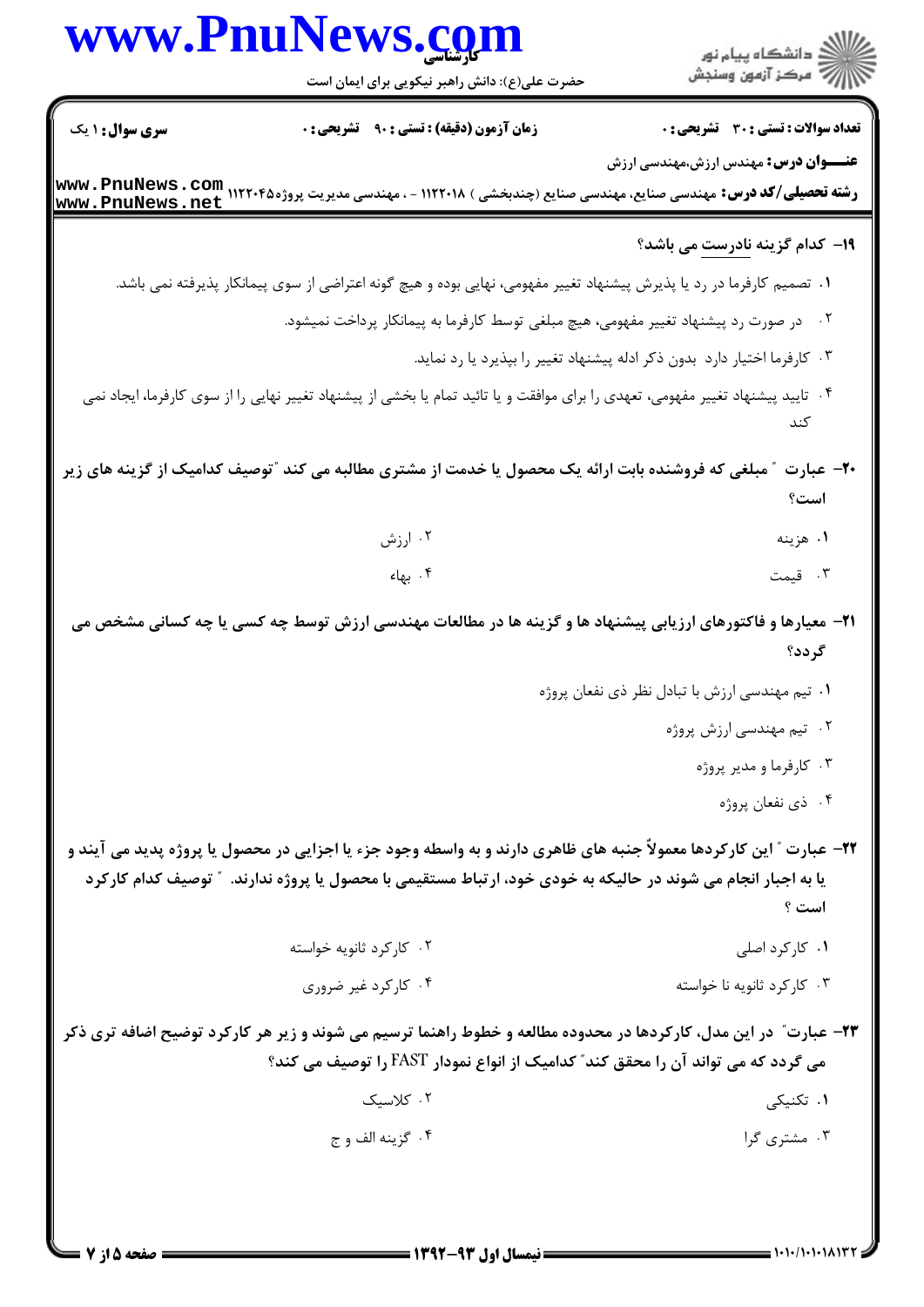|                        | www.PnuNews.com<br>حضرت علی(ع): دانش راهبر نیکویی برای ایمان است                                                                                                                                                         |                                                            | )<br>  دانشگاه پیام نور<br>    -             |
|------------------------|--------------------------------------------------------------------------------------------------------------------------------------------------------------------------------------------------------------------------|------------------------------------------------------------|----------------------------------------------|
| <b>سری سوال :</b> ۱ یک | زمان آزمون (دقیقه) : تستی : ۹۰٪ تشریحی : ۰                                                                                                                                                                               |                                                            | تعداد سوالات : تستى : 30 ٪ تشريحي : 0        |
|                        |                                                                                                                                                                                                                          |                                                            | <b>عنــــوان درس:</b> مهندس ارزش،مهندسی ارزش |
|                        |                                                                                                                                                                                                                          | <b>۲۴</b> - در مورد نمودار FAST کدام گزینه صحیح نمی باشد ؟ |                                              |
|                        | ۰۱ نمودار FAST، ابزار مستند سازی و خلاصه تحلیل پروژه بوده و برای ساختاردهی به کارکردهای یک محصول بکار می رود.                                                                                                            |                                                            |                                              |
|                        | ۰۲ در هر نمودار FAST، با توجه به نوع پروژه یا محصول مورد مطالعه، ممکن است چند کارکرد اصلی و مسیر منطقی اصلی و فرعی                                                                                                       |                                                            | داشته باشیم.                                 |
|                        | ۰۳ در مطالعات مهندسی ارزش، الزاماً نمودار FAST هیچ دو گروهی، همانند و شبیه هم نخواهد بود و نمودار FAST ترسیم شده توسط                                                                                                    |                                                            | گروههای مختلف با هم فرق دارند.               |
|                        | ۰۴ در رسم نمودار FAST، کارکردهایی که همزمان با هم رخ می دهند، در امتداد افقی یکدیگر قرار می گیرند .                                                                                                                      |                                                            |                                              |
|                        | ۲۵– در صورتی که بررسی پیشنهاد تغییر از سوی گروه ارزیابی پیشنهاد لازم باشد، گروه یاد شده پیشنهاد تغییر را با در نظر<br>گرفتن توصیه های مهندس مشاور بررسی و نظر نهایی خود را حداکثر در مدت  روز به کارفرما تسلیم می نماید. |                                                            |                                              |
|                        | $Y \wedge T$ $Y \wedge T$ $Y \wedge T$ $Y \wedge T$ $Y \wedge T$                                                                                                                                                         |                                                            |                                              |
|                        | <b>۲۶</b> – کارفرما حداکثر چند روز پس از تاریخ دریافت پیشنهاد تغییر نهایی مهلت دارد نتیجه نهایی را به پیمانکار اعلام نماید؟                                                                                              |                                                            |                                              |
| ۰۴ روز                 | ۳۰ . ۳۰ روز $\mathbf{r}$                                                                                                                                                                                                 | ۲۱ .۲ روز                                                  | ۰۱ ۱۴ روز                                    |
|                        | ۲۷– از دیدگاه دونالد هنان بکارگیری کدامیک از تکنیکها و روش های ایده پردازی در فاز خلاقیت می تواند بهتر و موثرتر عمل                                                                                                      |                                                            | كند؟                                         |
|                        | ۰۲ قانون پارتو                                                                                                                                                                                                           |                                                            | ٠١. روش طوفان فكرى                           |
|                        | $\text{TRIZ}_{\text{gen}}$ . ۶ .                                                                                                                                                                                         |                                                            | ۰۳ روش گوردون                                |
|                        | ۲۸- عبارت " اجسام مشابه یا اجسامی که برای کارکردها ی پیاپی در نظر گرفته شده اند را به صورت مکانی با هم ترکیب کنید                                                                                                        |                                                            |                                              |
|                        |                                                                                                                                                                                                                          | کدامیک از ۴۰ اصل ابداعی  TRIZ  را توصیف می کند؟            |                                              |
|                        |                                                                                                                                                                                                                          |                                                            |                                              |
|                        | ۰۲ اقتباس                                                                                                                                                                                                                |                                                            | ۰۱ هم جنس و همگن سازی                        |
|                        | ۰۴ پویایی                                                                                                                                                                                                                |                                                            | ۰۳ ادغام                                     |
|                        | ۲۹- در کدامیک از فازهای مرحله مطالعه ارزش، از ماتریس تصمیم گیری وزنی رتبه ای برای مقایسه گزینه های پیشنهادی تیم                                                                                                          |                                                            | مهندسی ارزش استفاده می گردد؟                 |
|                        | ۰۲ فاز ارايه                                                                                                                                                                                                             |                                                            | ۰۱ فاز ارزیابی                               |